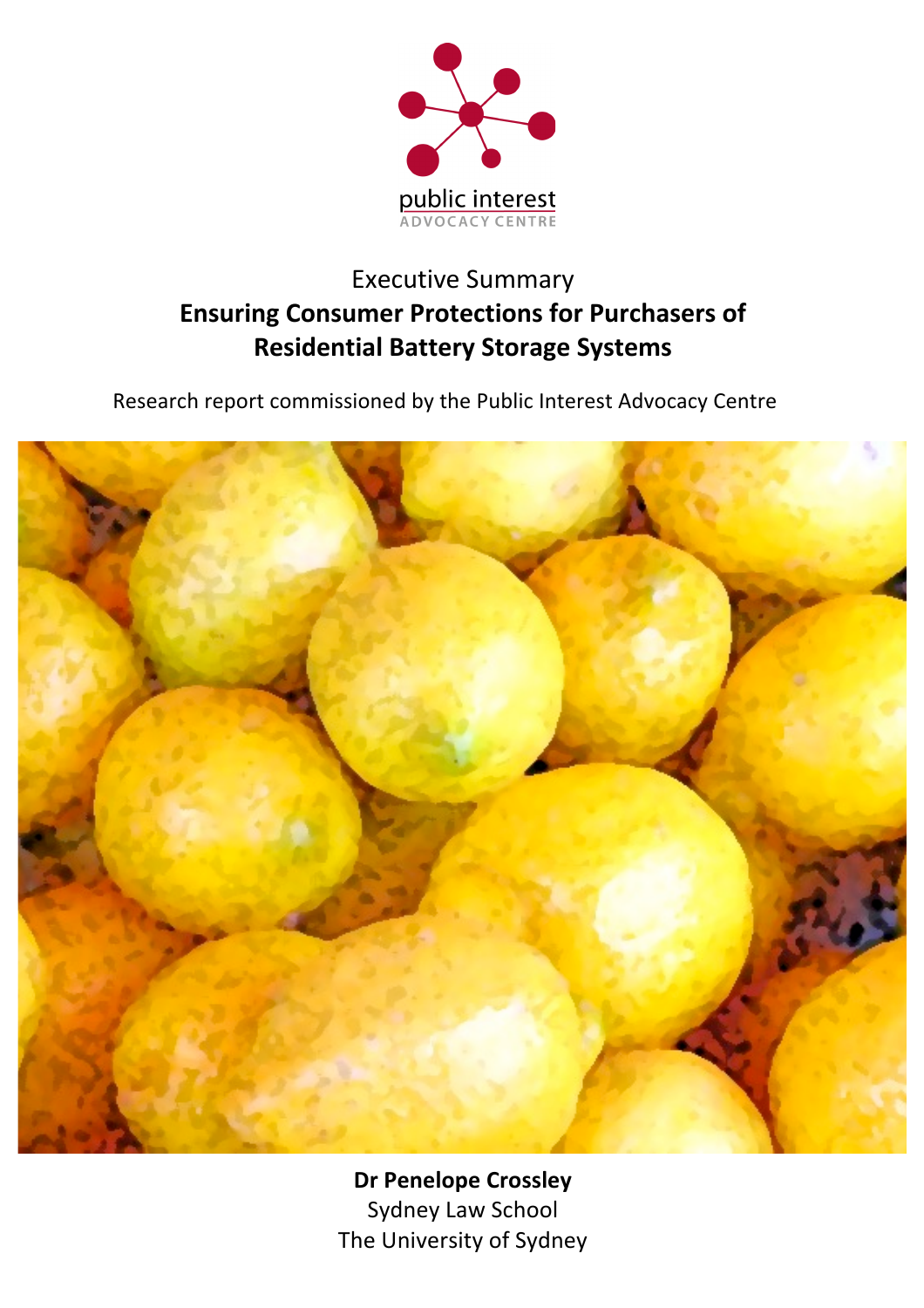### **Executive Summary**

#### **Summary of Key Findings**

Increasing numbers of residential customers are investigating installation of battery storage systems to complement their existing or new photovoltaic solar systems. The first national audit of residential battery storage systems in the Australian market found that almost 7000 systems were installed in 2016, with the figure being predicted to triple in 2017. Clearly, however, the installation of residential battery storage systems poses significant risks to the end-consumer.

In that context, contractual warranties and statutory consumer guarantees play an important role both in terms of inspiring consumer confidence in residential battery storage systems and in ensuring consumer protection for end-consumers. Contractual warranty theories suggest that the warranty should act as a risk allocation tool that provides both insurance to prospective purchasers and an incentive to manufacturers/suppliers to improve the quality of their products.

This research analyses the warranties offered by 14 different manufacturers covering 31 residential battery storage systems that are available in the Australian market. These contractual warranties are analysed for a number of key discriminators, including the duration of the warranty, coverage of the warranty, and the available remedies under the warranty.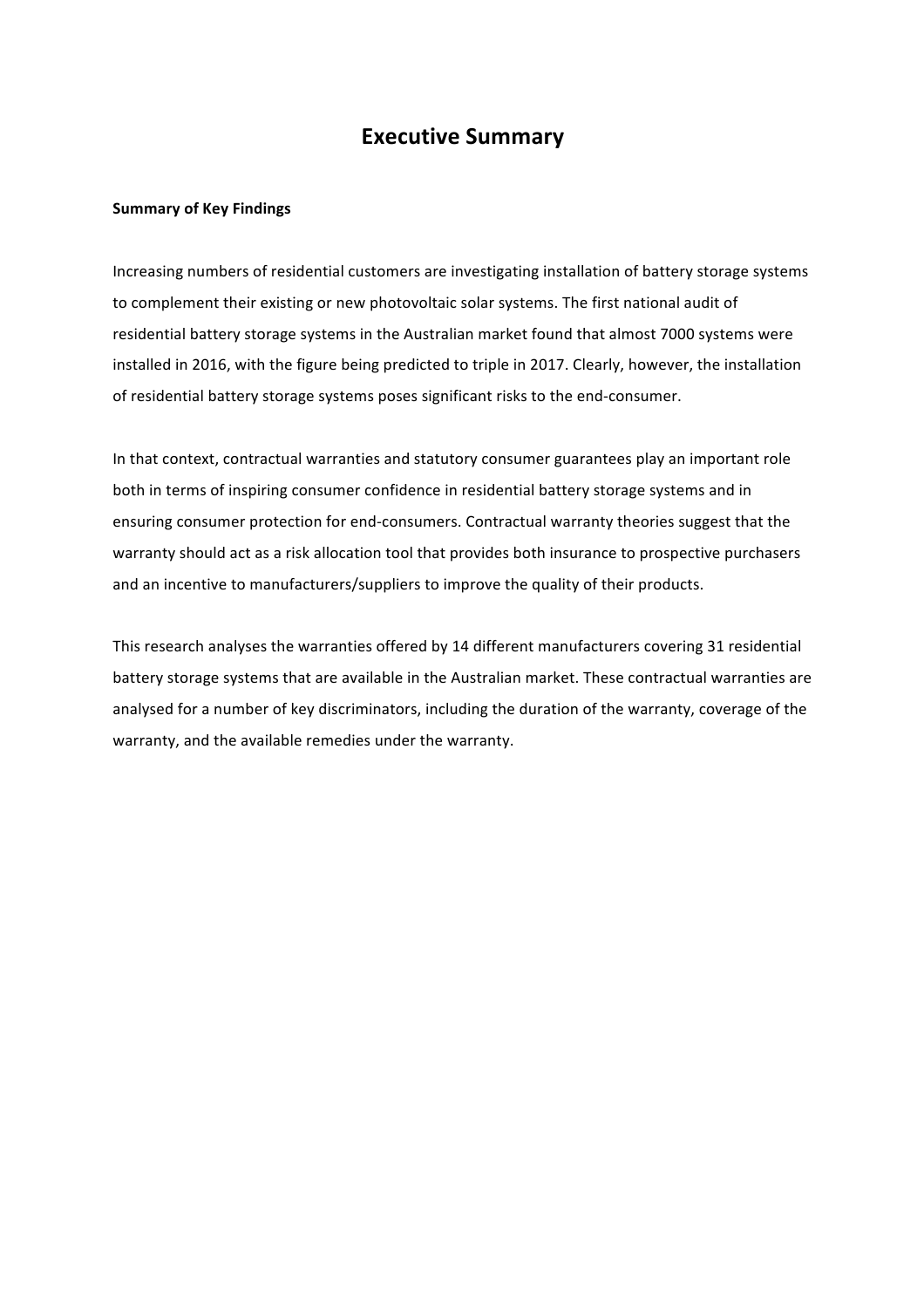#### **1. Problems emerging with residential battery storage systems**

First, it is important to understand the legal problems which can arise for consumers in the installation and operation of residential battery storage systems. From a review of reported litigation regarding household and domestic battery products, it is clear that the five most common legal problems which arise are:

- i. Poor battery performance;
- ii. Poor battery life;
- iii. Total product failure;
- iv. Safety defects such as fire risk and battery leakage;
- v. Misleading and deceptive conduct on the part of the seller of the product.

These problems are likely to be exacerbated in the Australian market. First, environmental factors pose unique challenges for market entrants. Both high temperatures and high humidity are known to cause problems for lithium ion batteries, shortening their lifespan and reducing their performance. As a result, battery manufacturers have placed limitations on both upper maximum and minimum ambient and operating temperatures and humidity for their batteries. Moreover, there are currently no Australian Standards governing residential battery storage system safety, installation or performance. These Standards are currently in the process of being drafted but have been identified as a high priority area for the development of Standards since 2012.

### **2.** How do the contractual warranties offered to purchasers of residential battery storage systems in the Australian market address these problems?

A number of issues were raised by this study of the contractual warranties offered to consumers of residential battery storage systems in the Australian market. Many of these concerns suggest that the risk of loss arising from the problems identified above is likely to be borne directly by the consumer. 

Amongst the warranties studied, the market standard for the warranty period was 10 years for a limited warranty. However, many warranty periods commence on different dates, such as the date of manufacture; the date of invoice; or the date of dispatch from the factory. These differing start dates may significantly affect the length of the warranty period. The start date in some instances was the date of the manufacture of the battery in China, which could be as much as 12 months prior to the battery being installed in Australia.

Many of the warranties in our study were in breach of the Australian Consumer Law and provided misleading and deceptive statements in their warranty documents purporting to exclude any other statutory rights or implied guarantees of merchantability, fitness for purpose and hidden defects.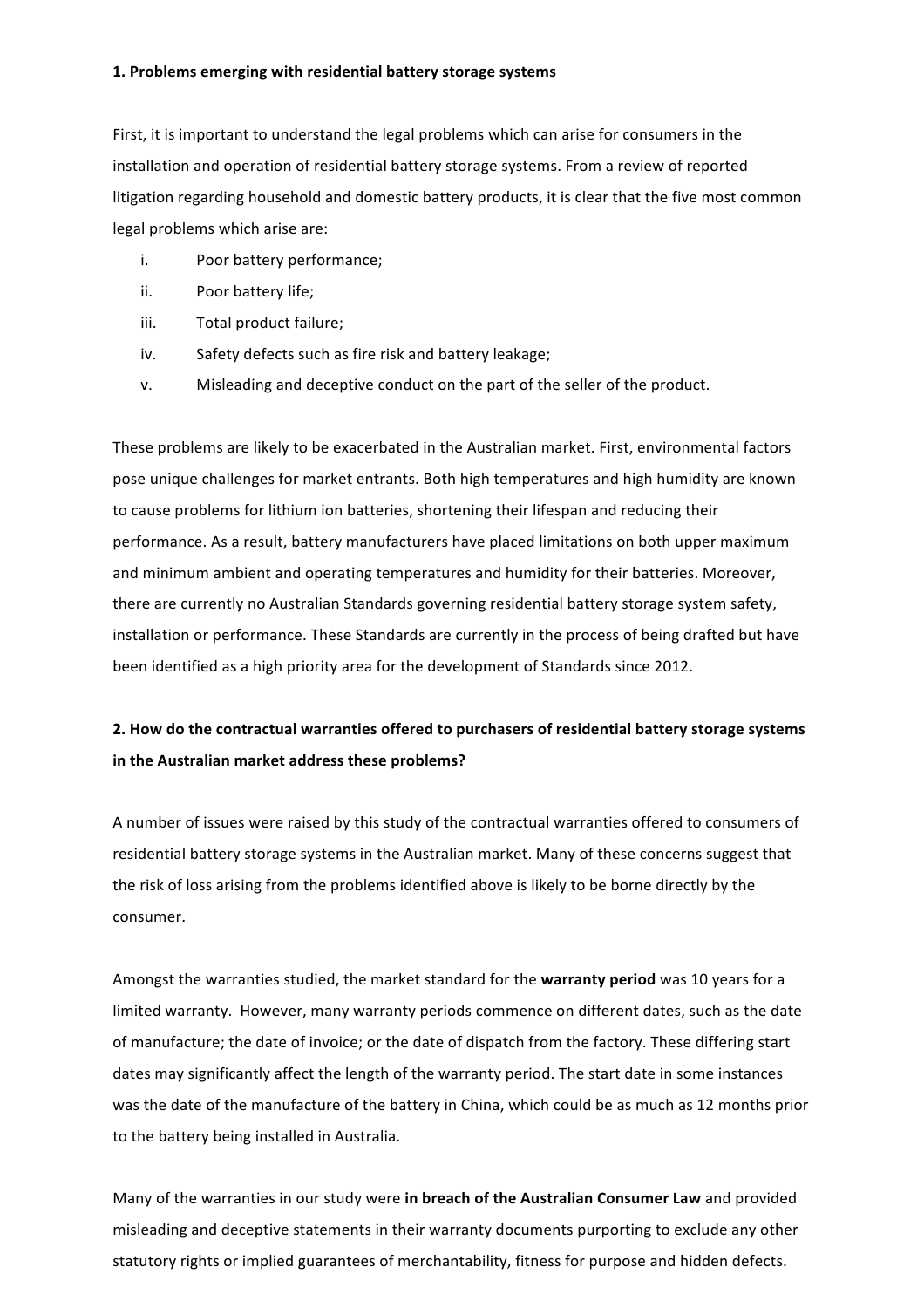They also sought to limit any prospective damages claims to a maximum amount of the purchase price of the battery and excluded liability for any consequential losses, damage or injuries.

A further issue in relation to the contractual warranties was the **maximum operating temperatures** contained in the warranty documents. The range of maximum operating temperatures varied between 35<sup>o</sup>C and 65<sup>o</sup>C. This is lower than the record highest annual mean daily temperature in some Australian cities. A significant concern in this respect is that some manufacturers are advertising wider temperature ranges in their technical data specification sheets than in their warranty documents.

Any warranty claim will be subject to the consumer using their battery in accordance with the conditions specified in the warranty document. Standard conditions included that the battery is used normally and subject to the consumer meeting the conditions in the product manual and that the battery be installed by an authorised installer. Of some concern, however, are conditions which impose additional resource burdens on consumers in the event of product failure, for example requirements that in the event of a warranty claim, the consumer has a limited period of time in which to report the defect.

Most manufacturers now provide a **capacity warranty** over the warranted life of the battery. Among the warranties studied there was variation in the amount of capacity which the manufacturers/suppliers were willing to warrant retention of at the end of the warranty period. Given that loss of capacity is a significant issue arising with the use of lithium ion batteries, the lack of industry standard risks leaving some consumers unprotected for such a common problem.

All of the warranties studied contained an extensive list of exclusions. Common exclusions included incorrect installation; misuse or abuse of the battery; negligence; the battery being subject to a force majeure event; or damage caused during shipping or transportation.

The study found a range of available **remedies** under warranty. There is a clear market standard that repair or replace is at the sole discretion of the manufacturer/supplier. However, of concern is the fact that many of the provisions for repair and replacement incur a range of hidden costs for the consumer, including costs of removing and shipping the defective battery, and installing or reinstalling the repaired or replaced battery. Further, any replacement or repair of the product is expressly stated not to lead to the renewal or extension of the warranty period.

## **3.** Are there other remedies available to Australian consumers to address potential problems with **residential battery storage systems?**